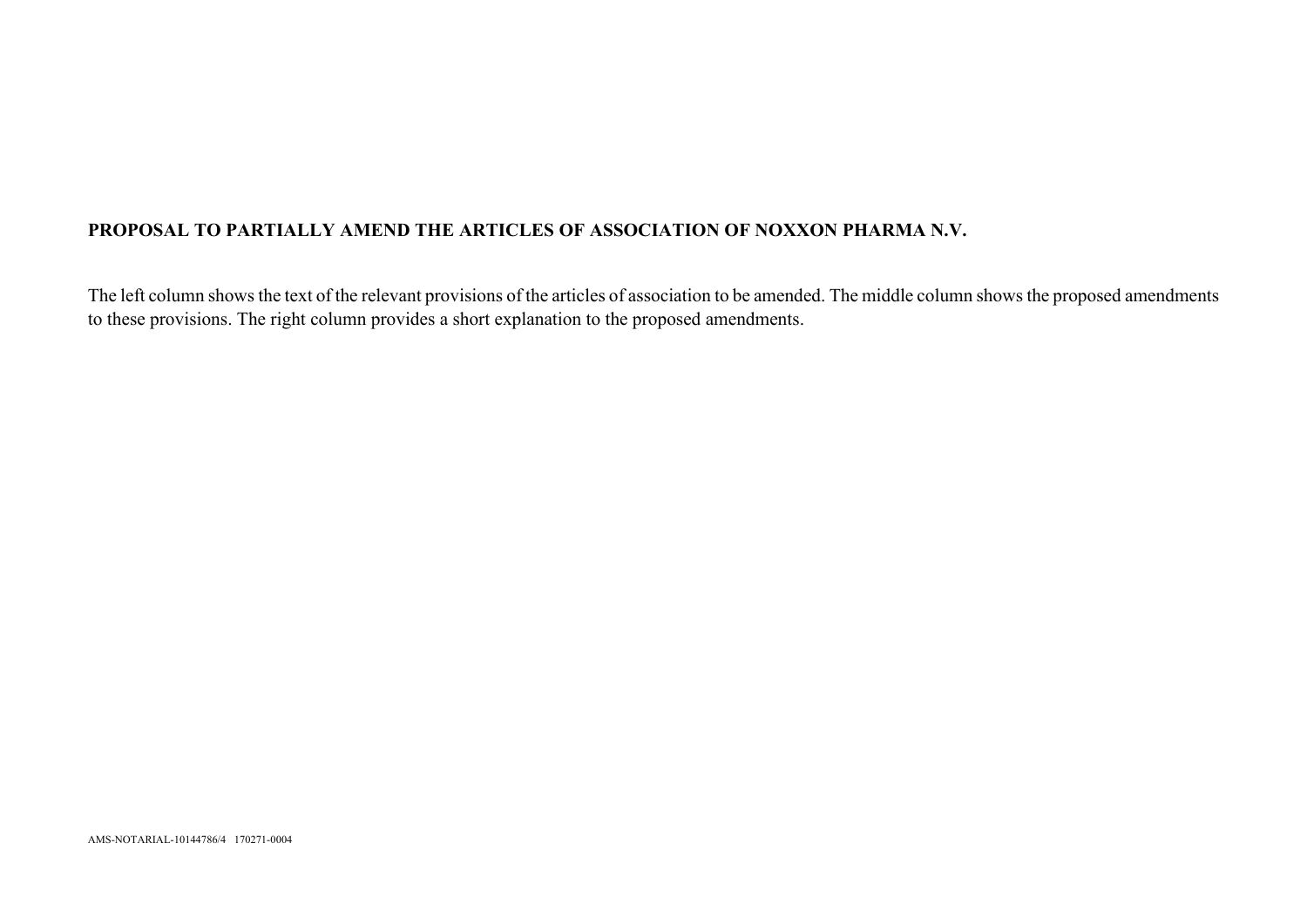**Article 2. Name and seat. Article 2. Name and seat.**

1. The name of the company is: **NOXXON Pharma N.V.**

### **TEXT TO BE AMENDED PROPOSED AMENDMENT** *EXPLANATION*

1. The name of the company is: **TME Pharma N.V.**

*The proposal to change the company name to TME Pharma N.V. is part of a planned strategic transition to reflect better how the Company has evolved.*

## **Article 4. Authorised capital and shares. Article 4. Authorised capital and shares.**

- 1. The authorised capital of the company amounts to two million and five hundred thousand euro  $(E 2,500,000)$ .
- 2. The capital is divided into two million and five hundred thousand (2,500,000) ordinary shares, numbered consecutively from 1 onwards, each share with a nominal value of one euro  $(E 1.00)$ .
- 1. The authorised capital of the company amounts to four million eight hundred and fifty thousand euro ( $\epsilon$  4,850,000).
- 2. The capital is divided into three million five hundred thousand (3,500,000) ordinary shares, numbered consecutively from 1 onwards, each share with a nominal value of one euro  $(\text{\ensuremath{\in}} 1.00)$  and one million three hundred fifty thousand (1,350,000) preference shares numbered consecutively from 1 onwards, each share with a nominal value of one euro  $(E 1.00)$ .

*It is noted that the text in the first column concerns the text as it will read at the time of amendment. Reference is made to the extraordinary general meeting of 16 May 2022 and the proposal approved at that meeting to partially amend the articles of association to implement a share consolidation. This amendment will only be effect after the implementation of the share consolidation. For a Dutch company, the authorized capital*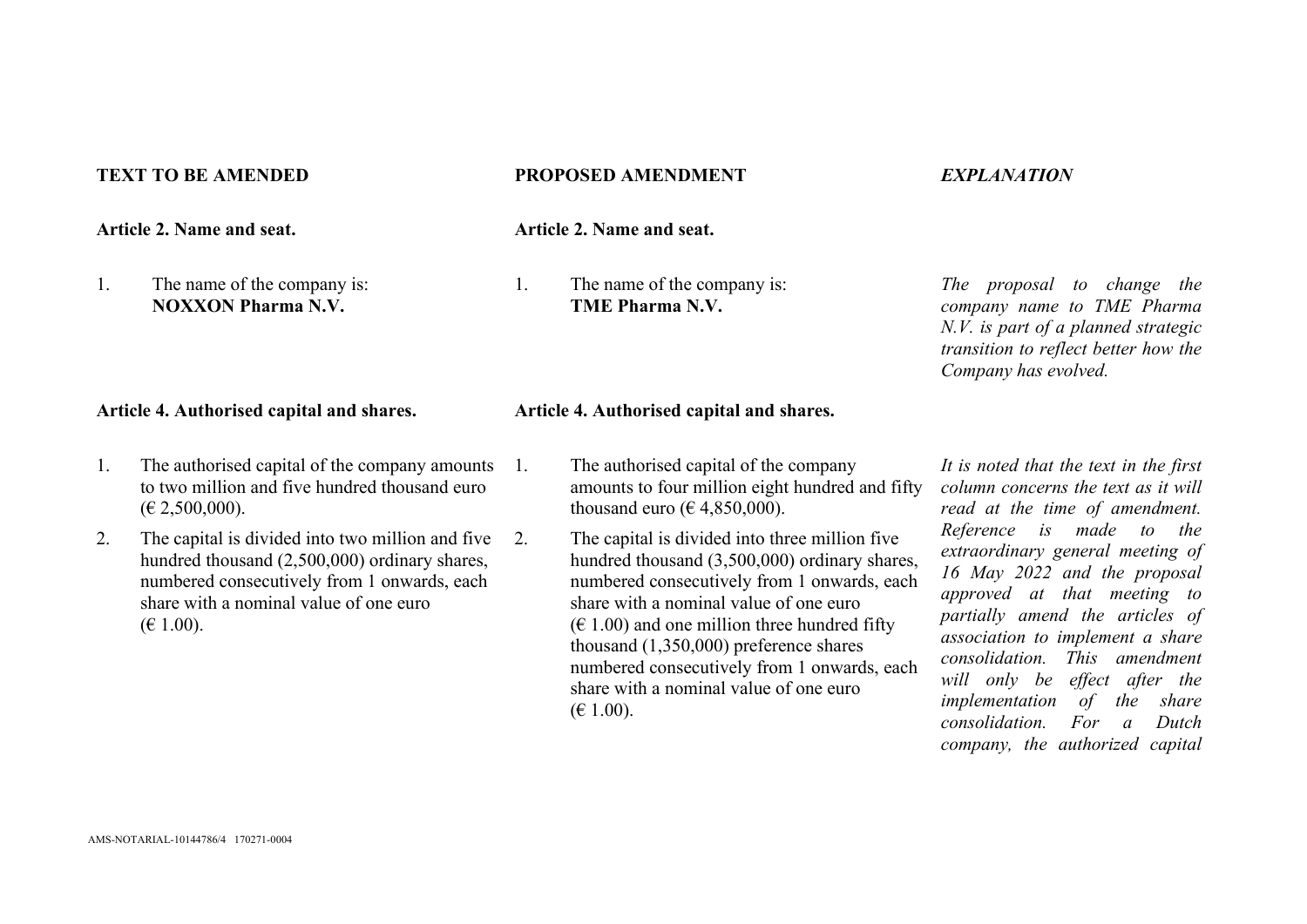*under the articles of association represent the maximum amount for which the company can issue shares, with the maximum ratio between issued share capital and authorized share capital being 1:5. It is proposed to increase the authorized share capital to 4,850,000 million euro. At the date of the AGM, the issued and paid share capital of the Company will amount to at least 990,000 euro and therefore there is sufficient room to increase the authorized share capital to 4,850,000 million euro.*

*In addition it is proposed to introduce a class of preference shares.* 

- 3. All shares are registered shares. No share certificates shall be issued.
- 4. The company cannot lend its cooperation to the 4. issuance of depository receipts (*certificaten van aandelen*) for shares in its share capital.
- 5. When a share belongs to a community of property, the company shall allow only one
- 3. All shares are registered shares. No share certificates shall be issued.
	- The company cannot lend its cooperation to the issuance of depository receipts (*certificaten van aandelen*) for shares in its share capital.
- 5. When a share belongs to a community of property, the company shall allow only one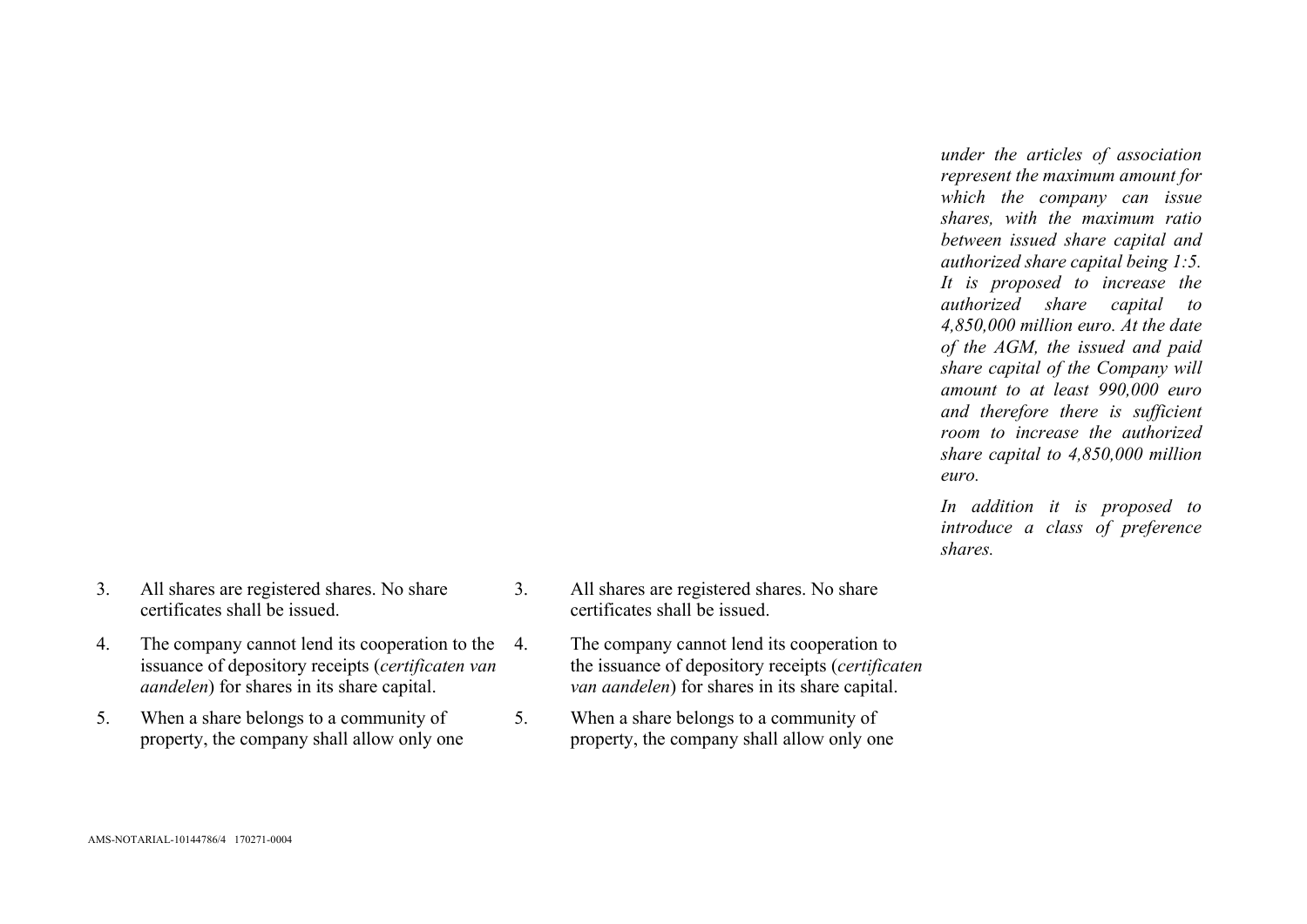person, designated by the persons concerned, to exercise the rights attributable to such share.

person, designated by the persons concerned, to exercise the rights attributable to such share.

- 6. Each holder of preference shares may, subject to paragraph 1 and 2 of article 4 of these articles of association and the restrictions under Dutch law, at any time request the board of directors in writing to convert one or more preference shares into ordinary shares. Each preference share will be converted into one ordinary share. Upon issuance of one or more preference shares, the corporate body resolving upon such issuance, may set additional prerequisites for the conversion of those shares.
- 7. The written request referred to above in paragraph 1 of this article, shall state the name of the shareholder concerned and the relevant number of preference shares (each a *Conversion Request*).
- 8. Within two (2) weeks from receipt of a duly completed Conversion Request, the board of directors shall give effect to a conversion, subject only to any pre-set prerequisites as referred to under paragraph 1 above, if any, and the availability of ordinary shares pursuant to article 4 paragraphs 1 and 2, and the

*These new paragraphs are introduced to facilitate a separate class of preference shares.*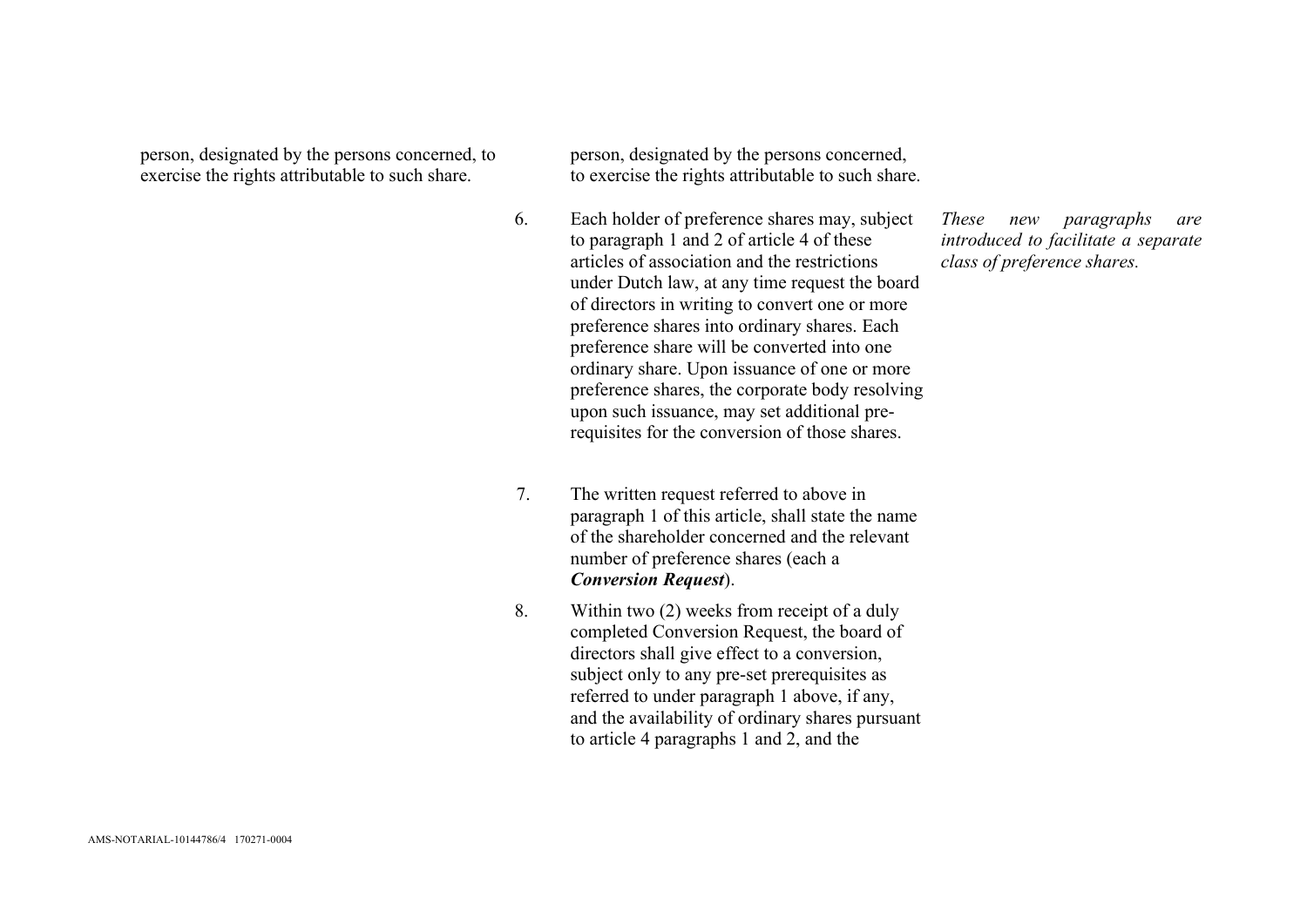conversion shall then take effect as of the moment the board of directors confirm receipt of the Conversion Request. If no effect can be given to a Conversion Request due to insufficient availability of ordinary shares pursuant to article 4 paragraphs 1 and 2, a proposal to change the authorised capital for this purpose will be put on the agenda at the next general meeting.

- 9. Ordinary shares are freely transferable. A transfer of preference shares can only be effected to a transferee who already holds preference shares and with due observance of paragraph 10,11 and 12 of this article 4. The board of directors may decide to waive the requirement for a transfer to a holder of preference shares only.
- 10. A shareholder who wishes to transfer one or more preference shares shall require the approval of the board of directors.
- 11. If the board of directors grants the approval, or if approval is deemed to have been granted as provided for in paragraph 12 of this article, the transfer must be effected within three (3) months of the date of such approval or deemed approval.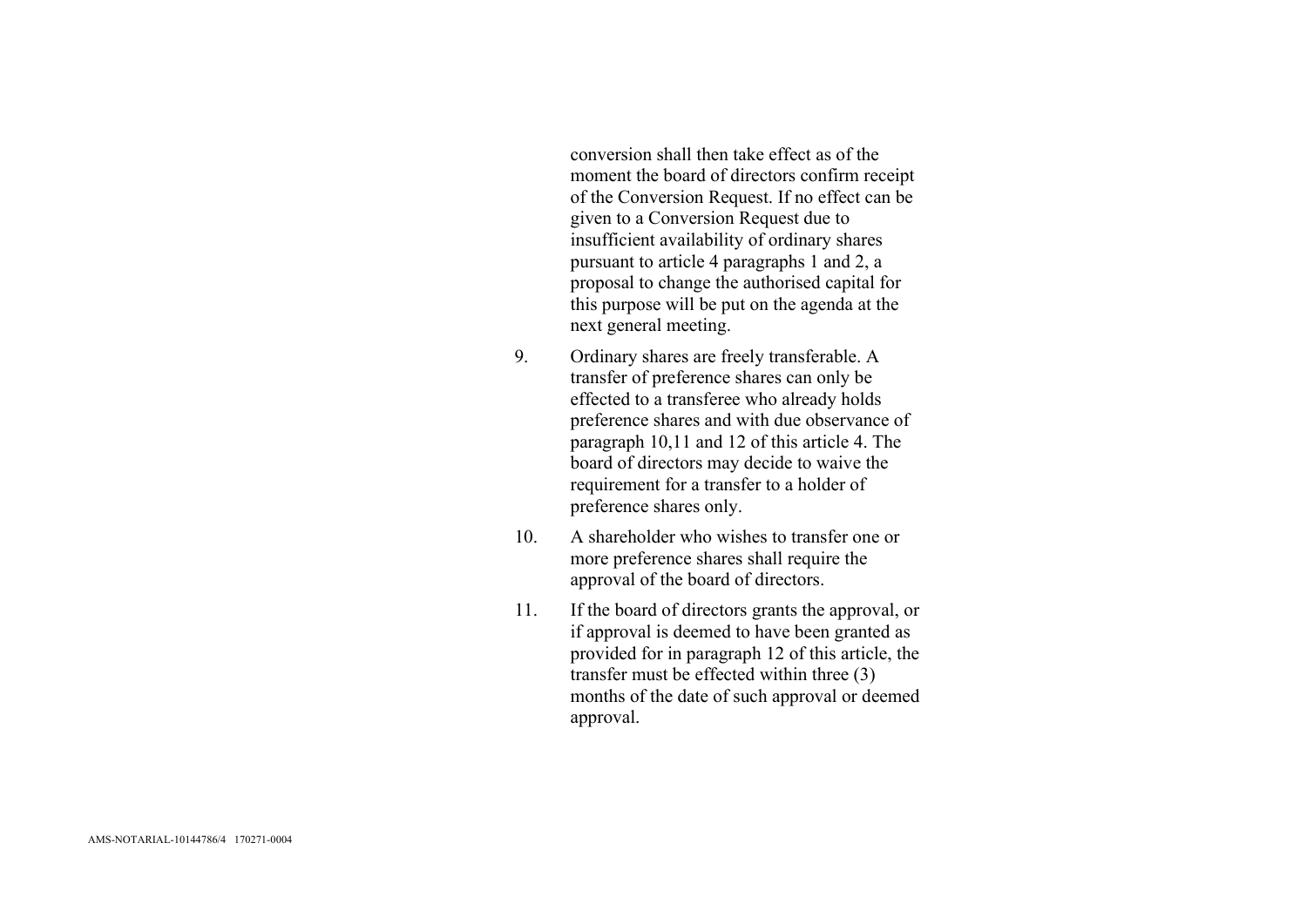| 12. | If the board of directors does not grant the<br>approval, then the board of directors should at<br>the same time provide the requesting                                                                                                                                                                                                                                                                                                                                                                                                                                                           |
|-----|---------------------------------------------------------------------------------------------------------------------------------------------------------------------------------------------------------------------------------------------------------------------------------------------------------------------------------------------------------------------------------------------------------------------------------------------------------------------------------------------------------------------------------------------------------------------------------------------------|
|     | shareholder with the names of one or more<br>prospective purchasers who are prepared to<br>purchase all the preference shares referred to in<br>the request for approval, against payment in<br>cash. If the board of directors does not grant<br>the approval but at the same time fails to<br>designate prospective purchasers, then<br>approval shall be deemed to have been<br>granted. The approval shall likewise be<br>deemed granted if the board of directors has<br>not made a decision in respect of the request<br>for approval within $six(6)$ weeks upon receipt<br>of such request |
| 13. | The requesting shareholder and the prospective<br>$1$ 1 1 1 1 $1$ 1 1 1 $1$ $1$                                                                                                                                                                                                                                                                                                                                                                                                                                                                                                                   |

purchaser accepted by him shall determine the purchase price referred to in paragraph 12 of this article by mutual agreement. Failing agreement, the purchase price shall be determined in accordance with article 2:87 paragraph 2 of the Civil Code.

**Article 7. Pre-emptive rights. Article 7. Pre-emptive rights.**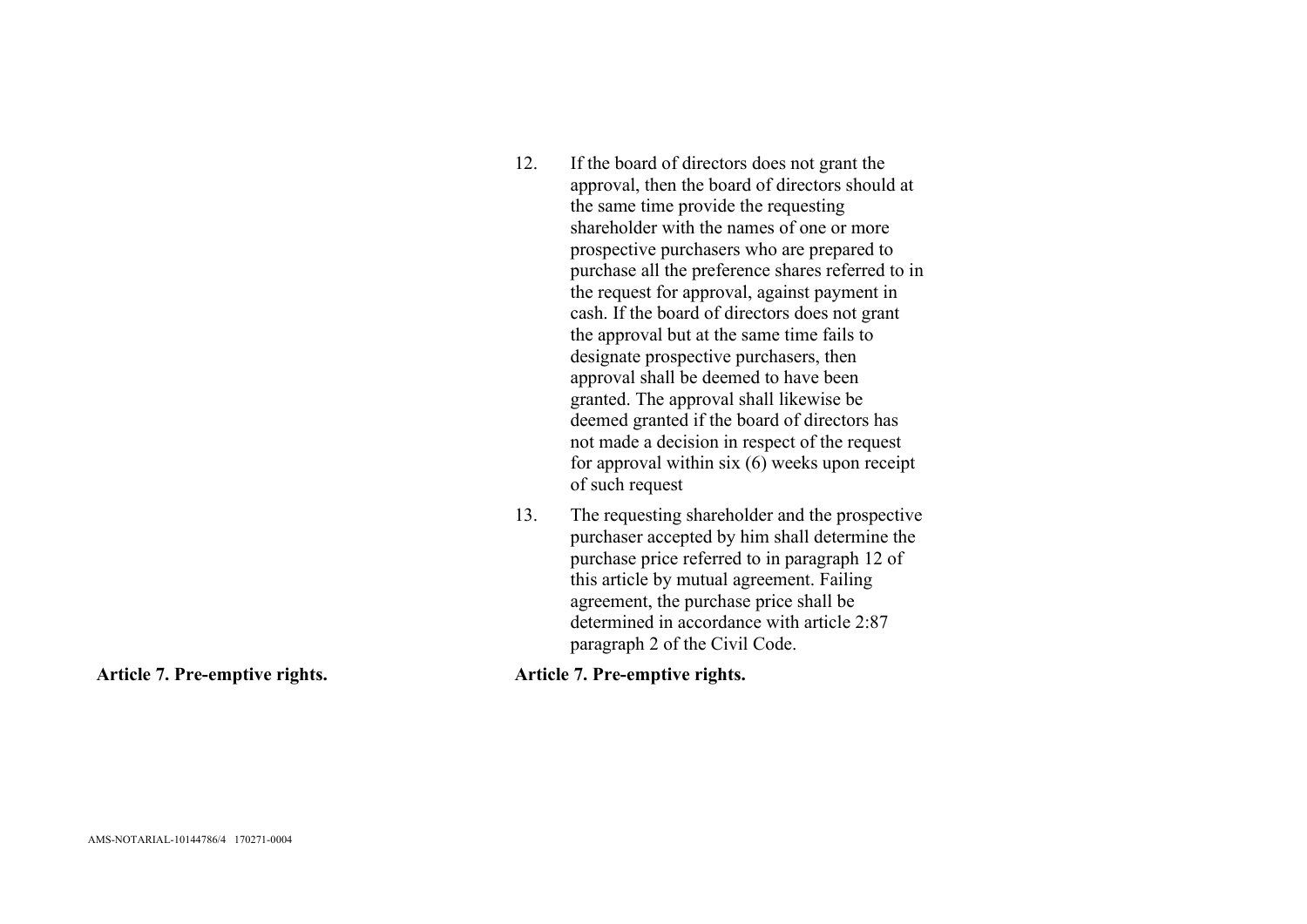- 1. Upon the issuance of shares, each holder of shares shall have pre-emptive rights in proportion to the aggregate nominal value of his shares. A shareholder shall not have a preemptive right in respect of shares issued against a non-cash contribution. He shall also not have a pre-emptive right in respect of shares issued to employees of the company or of a group company.
- 2. The issuance of shares with pre-emptive rights and the period during which such rights can be exercised shall be announced in the Dutch State Gazette (*Staatscourant*), in a nationally distributed daily newspaper and on the company's corporate website.
- 3. Pre-emptive rights may be exercised during a period of at least two (2) weeks from the day of announcement.
- 4. Prior to each single issuance, the pre-emptive rights may be limited or excluded by a resolution of the general meeting or a resolution of the board of directors if it has
- 1. Upon the issuance of ordinary shares, each holder of ordinary shares shall have preemptive rights in proportion to the aggregate nominal value of his shares. A shareholder shall not have a pre-emptive right in respect of preference shares or ordinary shares issued against a non-cash contribution. He shall also not have a pre-emptive right in respect of ordinary shares issued to employees of the company or of a group company.
- 2. The issuance of ordinary shares with preemptive rights and the period during which such rights can be exercised shall be announced in the Dutch State Gazette (*Staatscourant*), in a nationally distributed daily newspaper and on the company's corporate website.
- 3. Pre-emptive rights may be exercised during a period of at least two (2) weeks from the day of announcement
- 4. Prior to each single issuance, the pre-emptive rights may be limited or excluded by a resolution of the general meeting or a resolution of the board of directors if it has

*Changes to facilitate a separate class of preference shares. Preemptive rights are excluded for the preference shares.*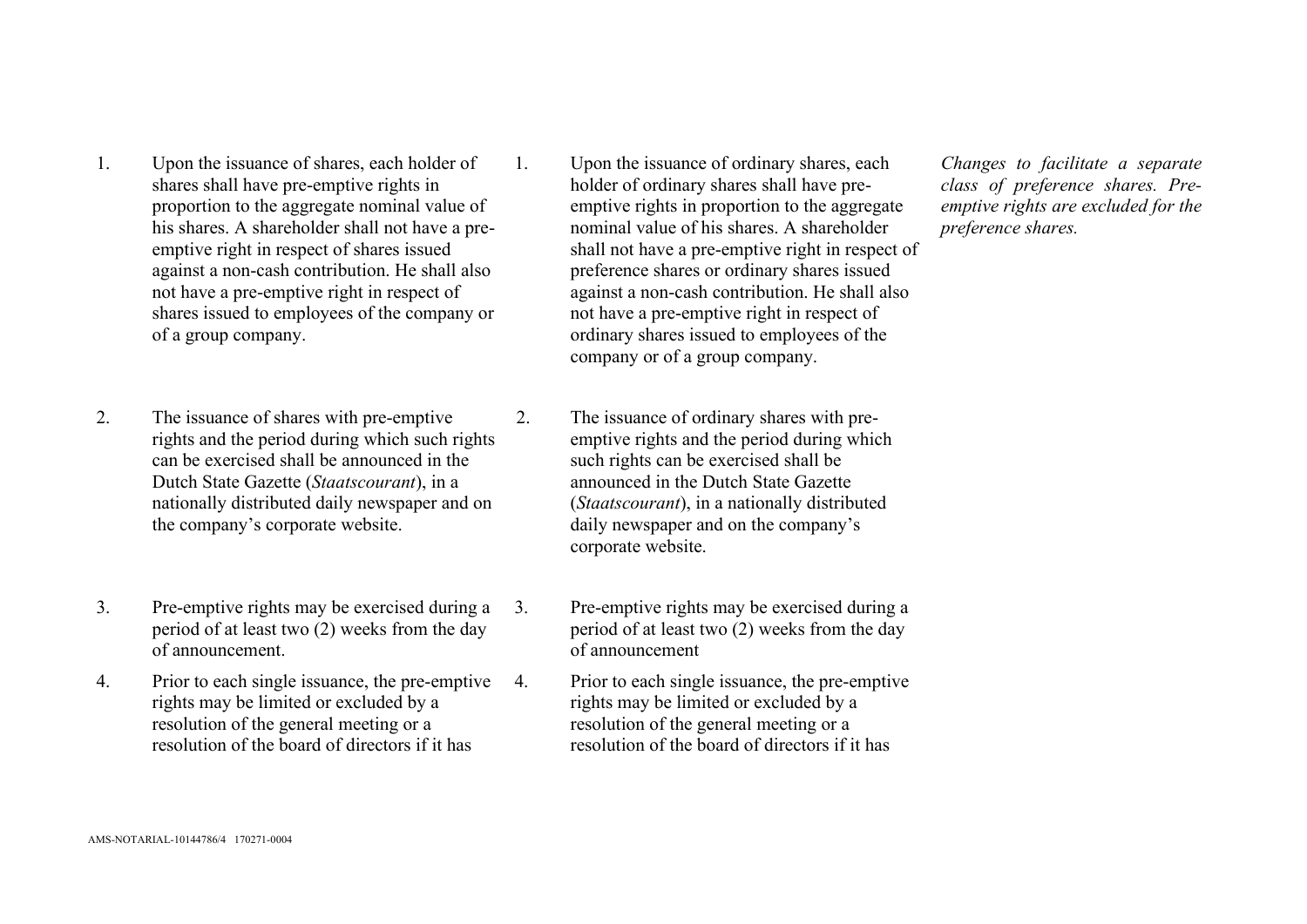been designated to do so by the general meeting and provided the board of directors has also been authorized to resolve on the issuance of shares of the company. The provisions of the last three sentences of article 6, paragraph 3 shall apply mutatis mutandis with respect to the designation to the board of directors. Such competence of the board of directors shall end on the date on which its competence to issue shares ends, whatever the circumstances.

- 5. A resolution of the general meeting to restrict or exclude the pre-emptive rights or to designate the board of directors as the corporate body competent to do so, can only be adopted at the proposal of the board of directors.
- 6. A resolution of the general meeting to restrict or to exclude the pre-emptive rights or to designate the board of directors as the corporate body competent to do so shall 5 require a majority of not less than two-thirds of the votes cast, if less than one-half of the company's issued and outstanding capital is represented at the meeting. Within eight (8) days after adoption of the resolution, the complete text thereof must be deposited at the offices of the trade register.

been designated to do so by the general meeting and provided the board of directors has also been authorized to resolve on the issuance of shares of the company. The provisions of the last three sentences of article 6, paragraph 3 shall apply mutatis mutandis with respect to the designation to the board of directors. Such competence of the board of directors shall end on the date on which its competence to issue shares ends, whatever the circumstances

- 5. A resolution of the general meeting to restrict or exclude the pre-emptive rights or to designate the board of directors as the corporate body competent to do so, can only be adopted at the proposal of the board of directors.
- 6. A resolution of the general meeting to restrict or to exclude the pre-emptive rights or to designate the board of directors as the corporate body competent to do so shall 5 require a majority of not less than two-thirds of the votes cast, if less than one-half of the company's issued and outstanding capital is represented at the meeting. Within eight (8) days after adoption of the resolution, the complete text thereof must be deposited at the offices of the trade register.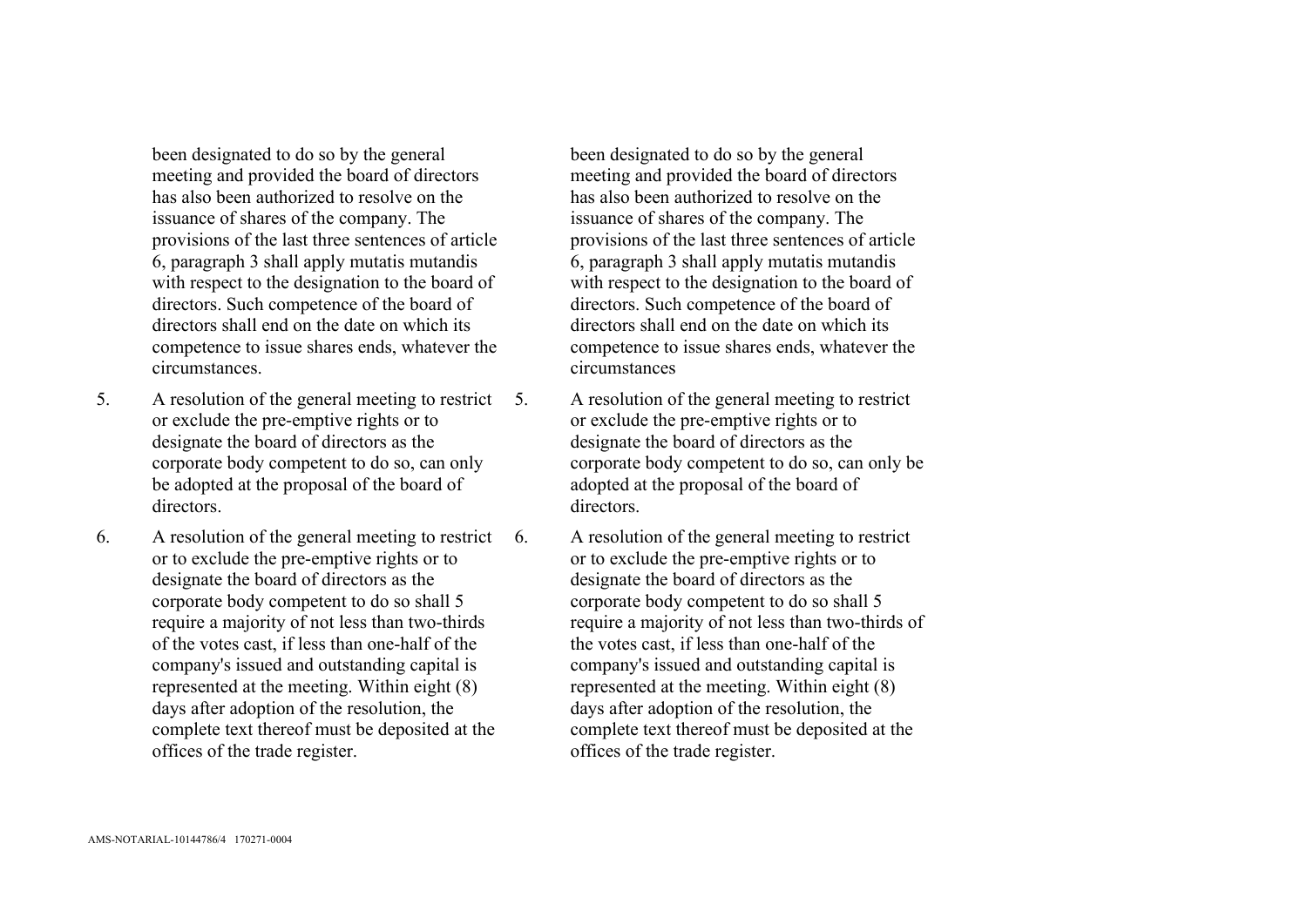7. When rights are granted to subscribe for shares, the shareholders shall have preemptive rights in respect thereof; the foregoing provisions of this article 7 shall apply by analogy. Shareholders shall have no pre-emptive rights in respect of shares issued to a person exercising a right to subscribe for shares previously granted.

## **Article 29. Profits, distributions and losses. Article 29. Profits, distributions and losses.**

- 1. The company shall have a policy on reserves and dividends, which shall be determined and may be amended by the board of directors. The adoption and thereafter each material change of the policy on reserves and dividends shall be discussed at the general meeting under a separate agenda item.
- 7. When rights are granted to subscribe for ordinary shares, the shareholders shall have pre-emptive rights in respect thereof; the foregoing provisions of this article 7 shall apply by analogy. Shareholders shall have no pre-emptive rights in respect of shares issued to a person exercising a right to subscribe for shares previously granted.

- 1. The company shall have a policy on reserves and dividends, which shall be determined and may be amended by the board of directors. The adoption and thereafter each material change of the policy on reserves and dividends shall be discussed at the general meeting under a separate agenda item.
- 2. The company shall maintain a share premium exclusively attached to the class of preference shares and a share premium reserve exclusively attached to the class of ordinary shares. If upon a conversion of preference shares into ordinary shares a holder of to be converted preference shares is entitled to receive more than one ordinary share for each to be converted preference share, the board of directors shall be authorized to resolve upon

*Provisions to provide for minimal economic rights for the preference shares.*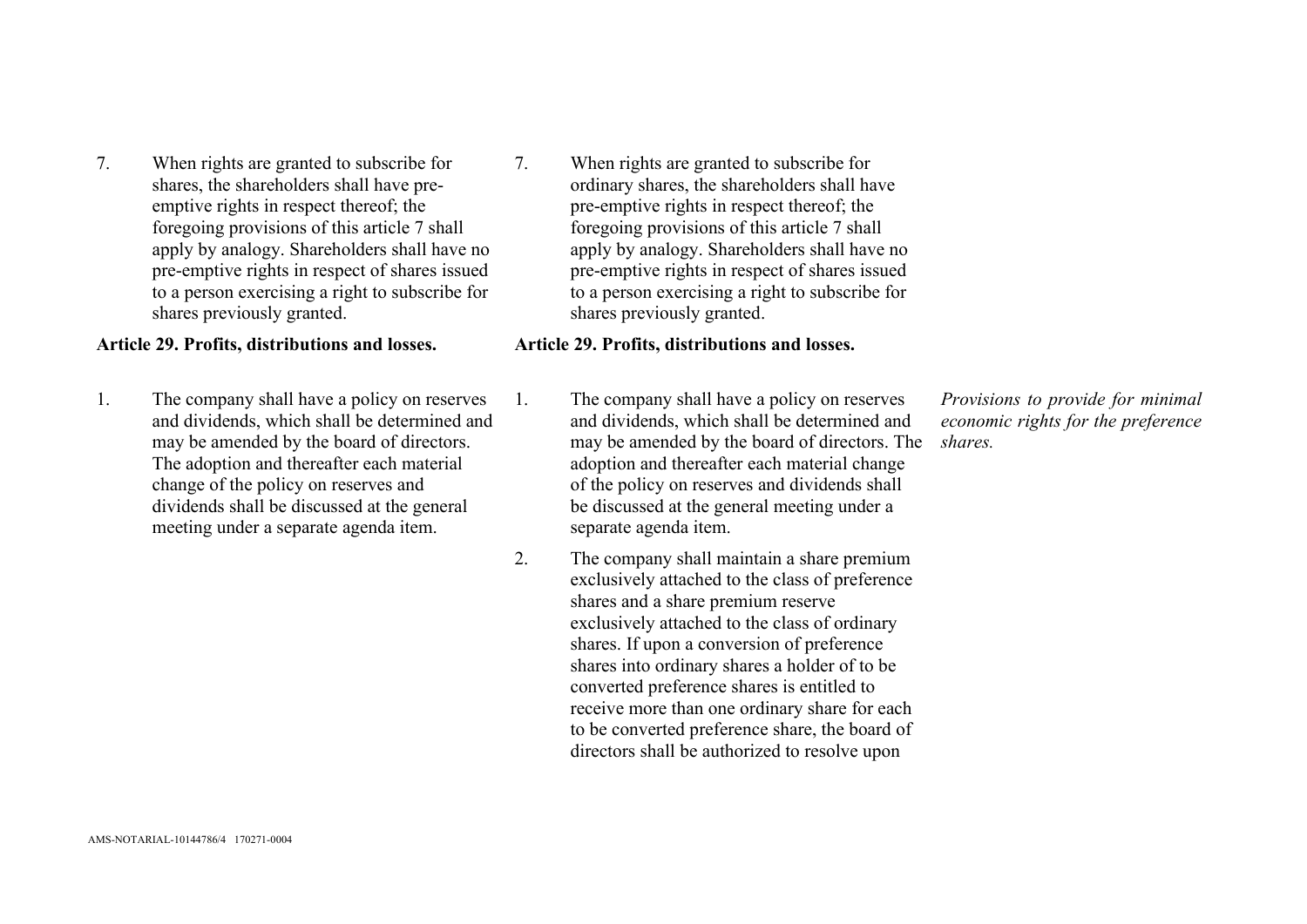any distribution out of the preference shares share premium reserve to pay up the additional ordinary shares from the pro rata parte part of the entitlement to the preference shares share premium reserve of the relevant shareholder. Upon a conversion of preference shares into ordinary shares, the board of directors shall further be authorized to re -allocate any remaining balance of the pro rata parte part of the entitlement to the preference shares share premium reserve of the relevant shareholder in favour of the share premium reserve exclusively attached to the class of ordinary shares .

- 3. The company shall maintain a separate dividend reserve for the preference shares. The preference shares shall not carry any entitlement to any other reserve of the company. Any distribution out of the preference shares dividend reserve or the partial or full release of such reserve will require a prior proposal from the board of directors and a subsequent resolution of the general meeting of holders of preference shares.
- 4. From the profits, if any, shown in the annual accounts, as adopted, the board of directors shall determine which part shall be reserved.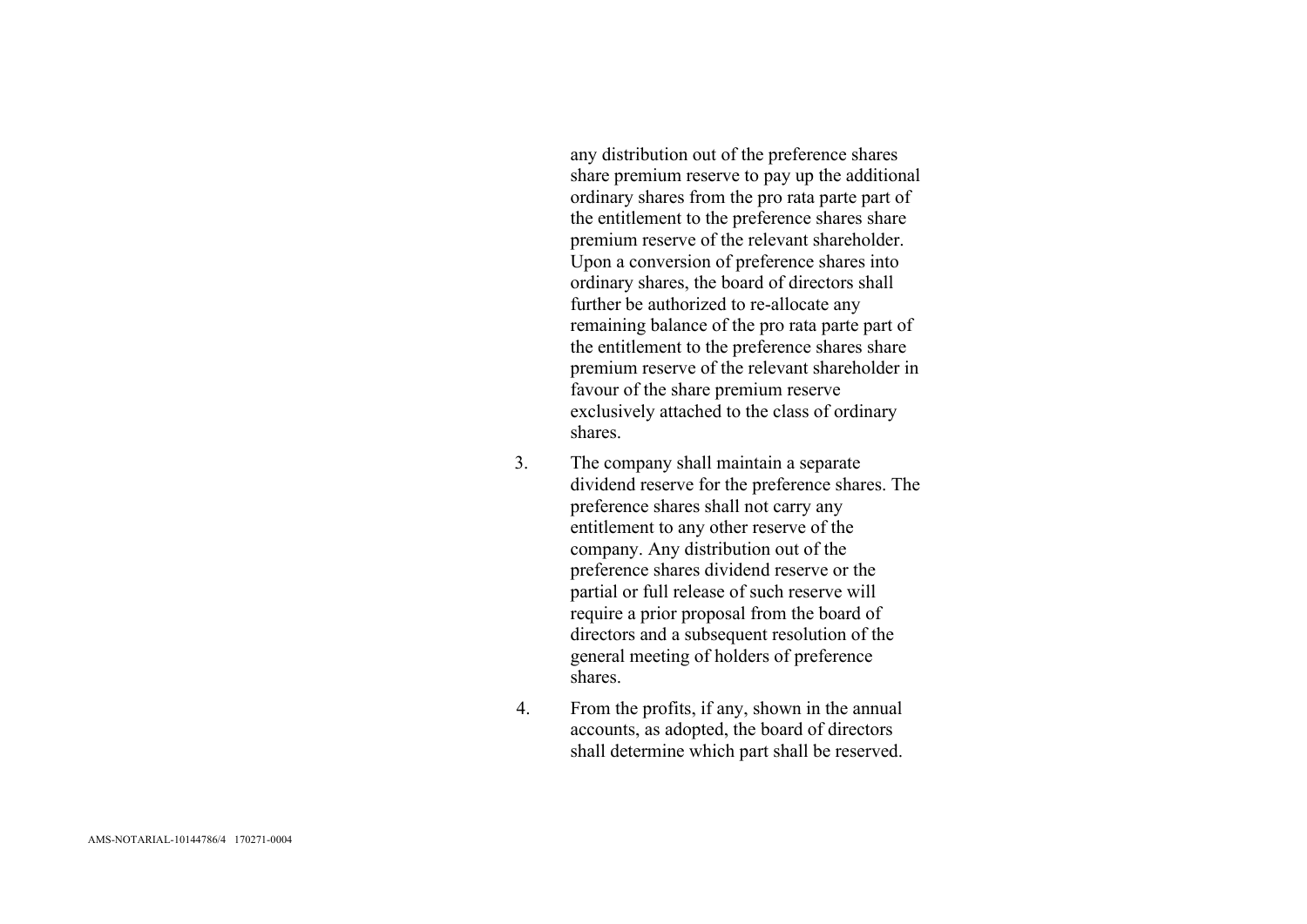The profits remaining thereafter shall first be applied to allocate and add to the preference shares dividend reserve an amount equal to one percent (1%) of the aggregate nominal amount of all outstanding preference share shares. The calculation of the amount to be allocated and added to the preference share shares dividend reserve shall occur on a time-proportionate basis. If preference share shares are issued during the financial year to which the allocation and addition pertains, then the amount to be allocated and added to the preference share shares dividend reserve in respect of these newly issued preference share shares shall be calculated as from the date on which such preference share shares were issued until the last day of the financial year concerned. The preference share shares shall not carry any other entitlement to the profits.

5. Any profits remaining thereafter shall be at the disposal of the general meeting for distribution of dividend on the ordinary shares only.

2. From the profits, if any, shown in the annual accounts, as adopted, the board of directors shall determine which part shall be reserved. Any profits remaining thereafter shall be at the disposal of the general meeting. The board of directors shall make a proposal for that purpose. A proposal to pay a dividend shall be dealt with as a separate agenda item at the general meeting.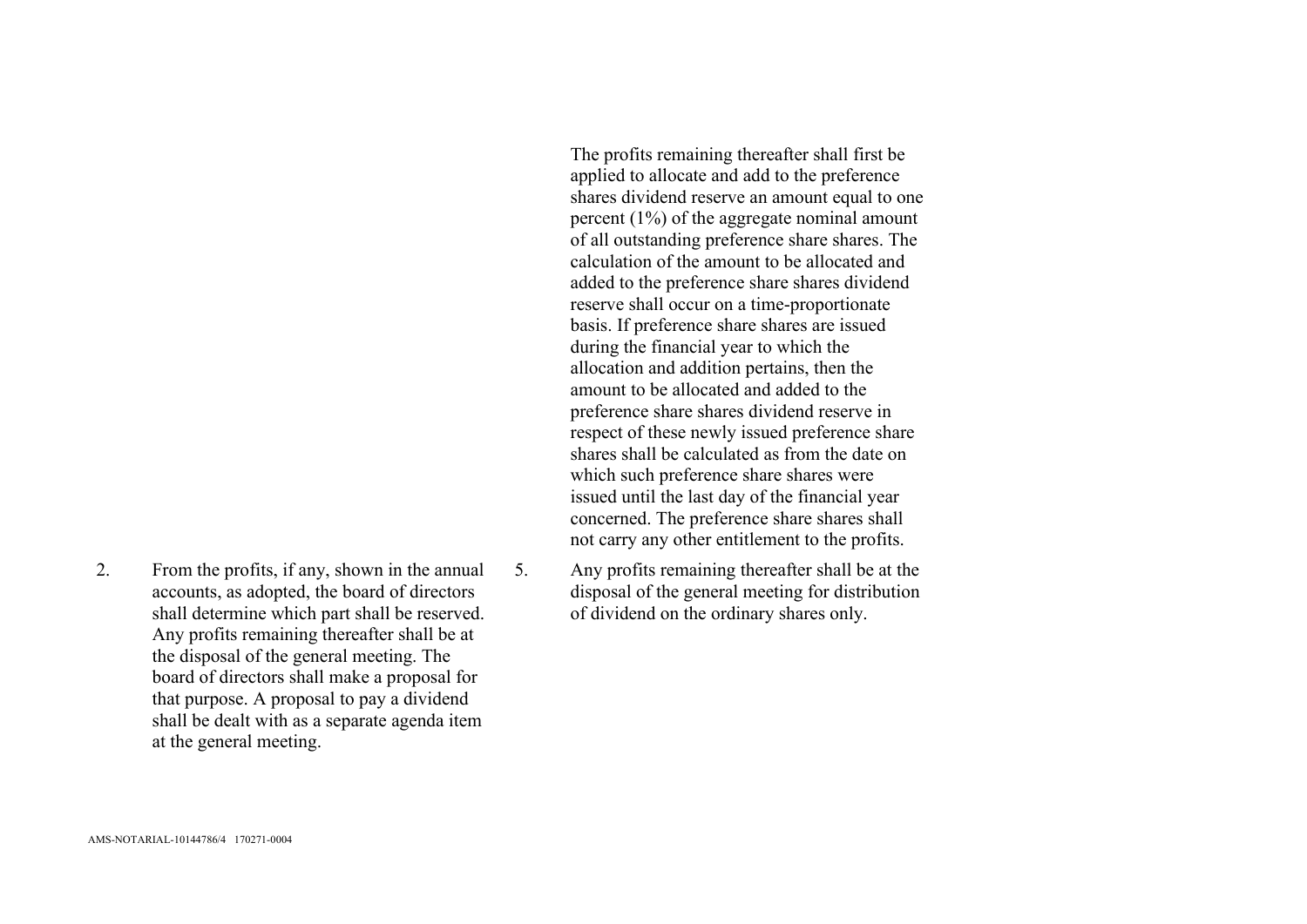- 3. Distribution of dividends on the shares shall be made in proportion to the nominal value of each relevant share.
- 4. Distributions may be made only insofar as the 7. company's equity exceeds the amount of the paid in and called up part of the issued capital, increased by the reserves which must be kept by virtue of the law.
- 5. If a loss was suffered during any one year, the board of directors may resolve to offset such loss by writing it off against a reserve which the company is not required to keep by virtue of the law.
- 6. The distribution of profits shall be made after the adoption of the annual accounts, from which it appears that the same is permitted
- 7. The board of directors may, subject to due observance of the policy of the company on reserves and dividends, resolve to make an interim distribution on the shares, provided the requirement of paragraph 4 of this article has been complied with, as shown by interim accounts. Such interim accounts shall show the financial position of the company not earlier than on the first day of the third month before the month in which the resolution to make the interim distribution is announced.
- 6. Distribution of dividends on the shares shall be made in proportion to the nominal value of each relevant share.
	- Distributions may be made only insofar as the company's equity exceeds the amount of the paid in and called up part of the issued capital, increased by the reserves which must be kept by virtue of the law.
	- If a loss was suffered during any one year, the board of directors may resolve to offset such loss by writing it off against a reserve which the company is not required to keep by virtue of the law.
- 9. The distribution of profits shall be made after the adoption of the annual accounts, from which it appears that the same is permitted
- 10. The board of directors may, subject to due observance of the policy of the company on reserves and dividends, resolve to make an interim distribution on the ordinary shares, provided the requirement of paragraph 6 of this article has been complied with, as shown by interim accounts. Such interim accounts shall show the financial position of the company not earlier than on the first day of the third month before the month in which the resolution to make the interim distribution is announced.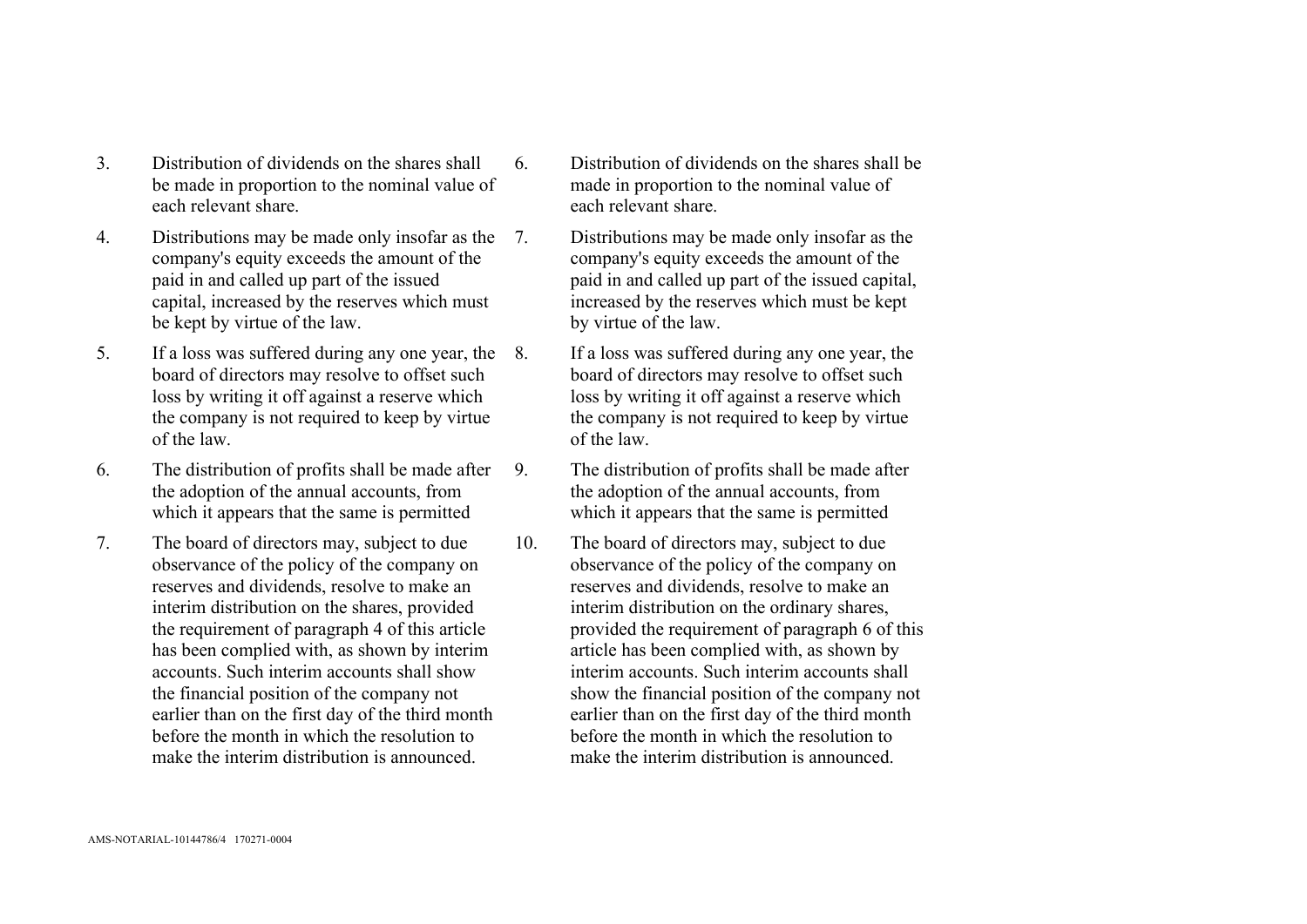Such interim accounts shall be signed by all members of the board of directors. If the signature of one or more of them is missing, this shall be stated and reasons for this omission shall be given. The interim accounts shall be deposited in the offices of the trade register within eight days after the day on which the resolution to make the interim distribution has been announced.

- 8. At the proposal of the board of directors, the general meeting may resolve to make a distribution on shares wholly or partly not in cash but in shares. At the proposal of the board of directors, the general meeting may resolve that distributions are made in another currency than Euro.
- 9. The board of directors may, subject to due observance of the policy of the company on reserves and dividends, resolve that distributions shall be made to holders of shares out of one or more reserves.
- 10. Dividends and other distributions of profit shall be made payable in the manner and at such date(s) - within four  $(4)$  weeks after declaration thereof - and notice thereof shall be given, as the board of directors shall

Such interim accounts shall be signed by all members of the board of directors. If the signature of one or more of them is missing, this shall be stated and reasons for this omission shall be given. The interim accounts shall be deposited in the offices of the trade register within eight days after the day on which the resolution to make the interim distribution has been announced.

- 11. At the proposal of the board of directors, the general meeting may resolve to make a distribution on shares wholly or partly not in cash but in shares. At the proposal of the board of directors, the general meeting may resolve that distributions are made in another currency than Euro.
- 12. The board of directors may, subject to due observance of the policy of the company on reserves and dividends and the provisions of paragraph 4 of this article, resolve that distributions shall be made to holders of shares out of one or more reserves.
- 13. Dividends and other distributions of profit shall be made payable in the manner and at such date(s) - within four  $(4)$  weeks after declaration thereof - and notice thereof shall be given, as the board of directors shall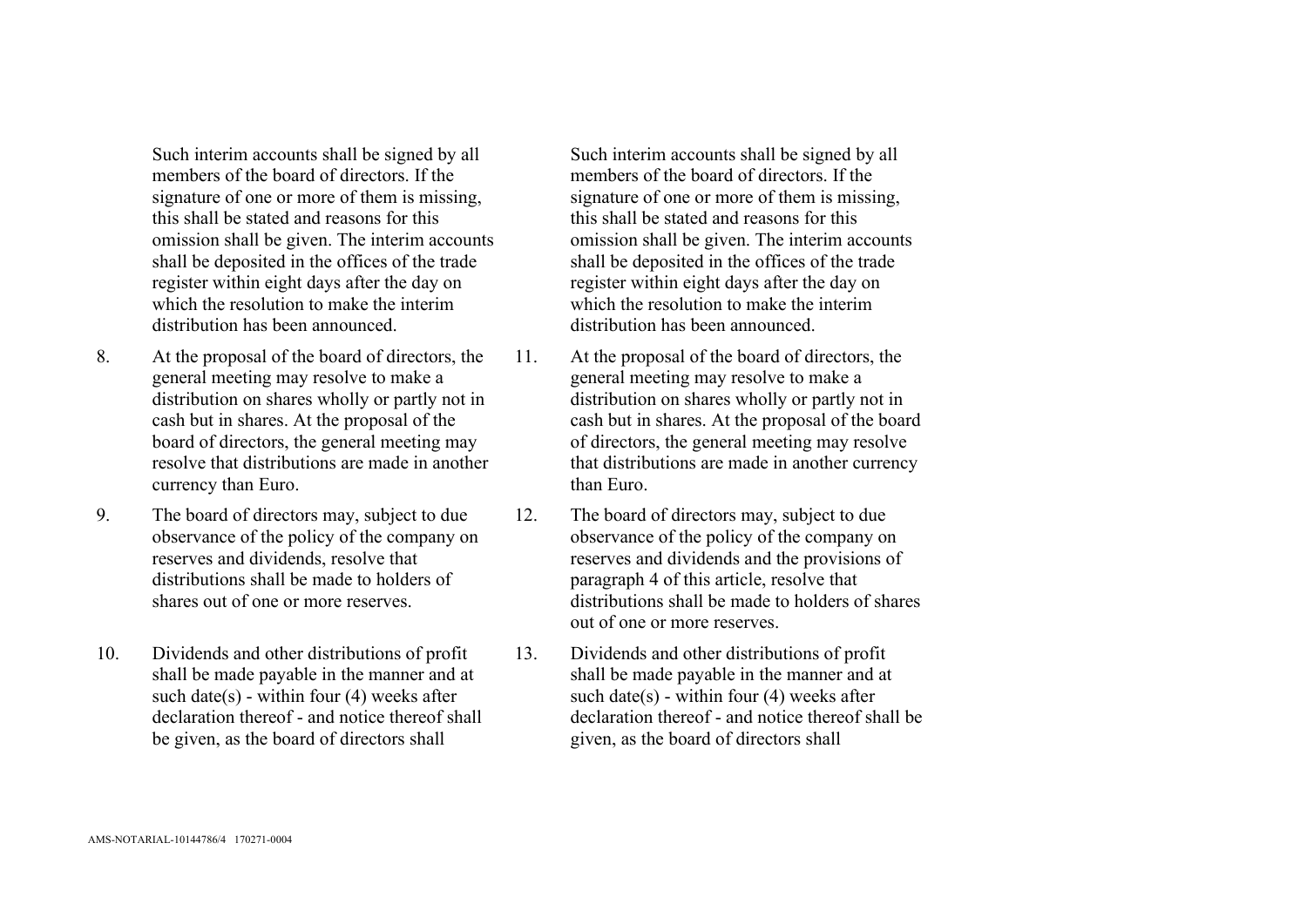determine. The board of directors may determine that entitled to dividends and other distributions of profits shall be, the shareholders, usufructuaries and pledgees, as the case may be, at a record date within four (4) weeks after notification thereof. A claim of a shareholder for payment of a distribution shall be barred after five (5) years have elapsed.

# **Article 34. Voting. Adoption of resolutions. Article 34. Voting. Adoption of resolutions.**

1. Each share confers the right to cast one (1) vote. Shares in respect of which the law determines that no votes may be cast shall be disregarded for the purposes of determining the proportion of shareholders voting, present or represented or the proportion of the share capital present or represented.

## **Article 36. Liquidation. Article 36. Liquidation.**

3. Any balance remaining after payment of all debts and the costs of the liquidation will be distributed to the holders of shares in proportion to the nominal value of their shareholdings.

determine. The board of directors may determine that entitled to dividends and other distributions of profits shall be, the shareholders, usufructuaries and pledgees, as the case may be, at a record date within four (4) weeks after notification thereof. A claim of a shareholder for payment of a distribution shall be barred after five (5) years have elapsed.

1. Each share (whether a ordinary share or preference share) confers the right to cast one (1) vote. Shares in respect of which the law determines that no votes may be cast shall be disregarded for the purposes of determining the proportion of shareholders voting, present or represented or the proportion of the share capital present or represented.

3. Whatever remains of the company's equity after all its debts have been discharged (i) shall first be applied to distribute the aggregate balance of share premium reserves and other reserves than the preference shares dividend reserve of the company to the holders

*Each preference share and ordinary share shall be treated equally as regards to the number of votes they carry.* 

*Provisions to provide for minimal economic rights for the preference shares.*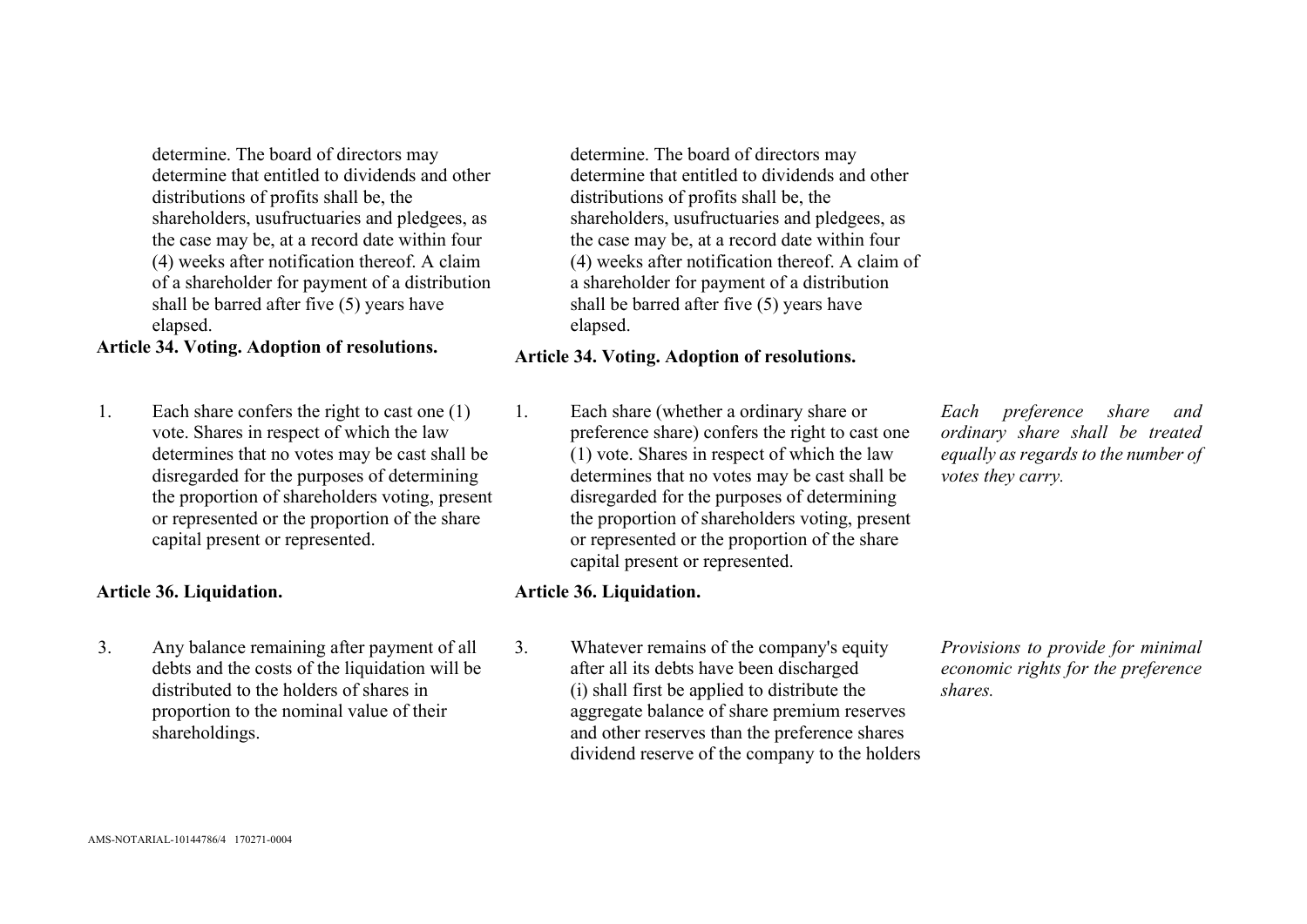of ordinary shares in proportion to the aggregate nominal value of the ordinary shares held by each;

(ii) secondly, from any balance remaining, an amount equal to the aggregate amount of the nominal value of the ordinary shares will be distributed to the holders of ordinary shares in proportion to the aggregate nominal value of ordinary shares held by each of them; (iii) thirdly, from any balance remaining, an amount equal to the aggregate amount of the preference shares dividend reserve will be distributed to the holders of preference shares in proportion to the aggregate nominal value of the preference shares held by each of them; and

(iv) lastly, from any balance remaining, the aggregate amount of the nominal value of the preference shares will be distributed to the holders of preference shares in proportion to the aggregate nominal value of the preference shares held by each.

## **CHAPTER XIII.**

**Transitional provision. Article 37. Increase authorised share capital.** 

**CHAPTER XIII.** 

**Transitional provision.** 

**Article 37. Increase authorised share capital.**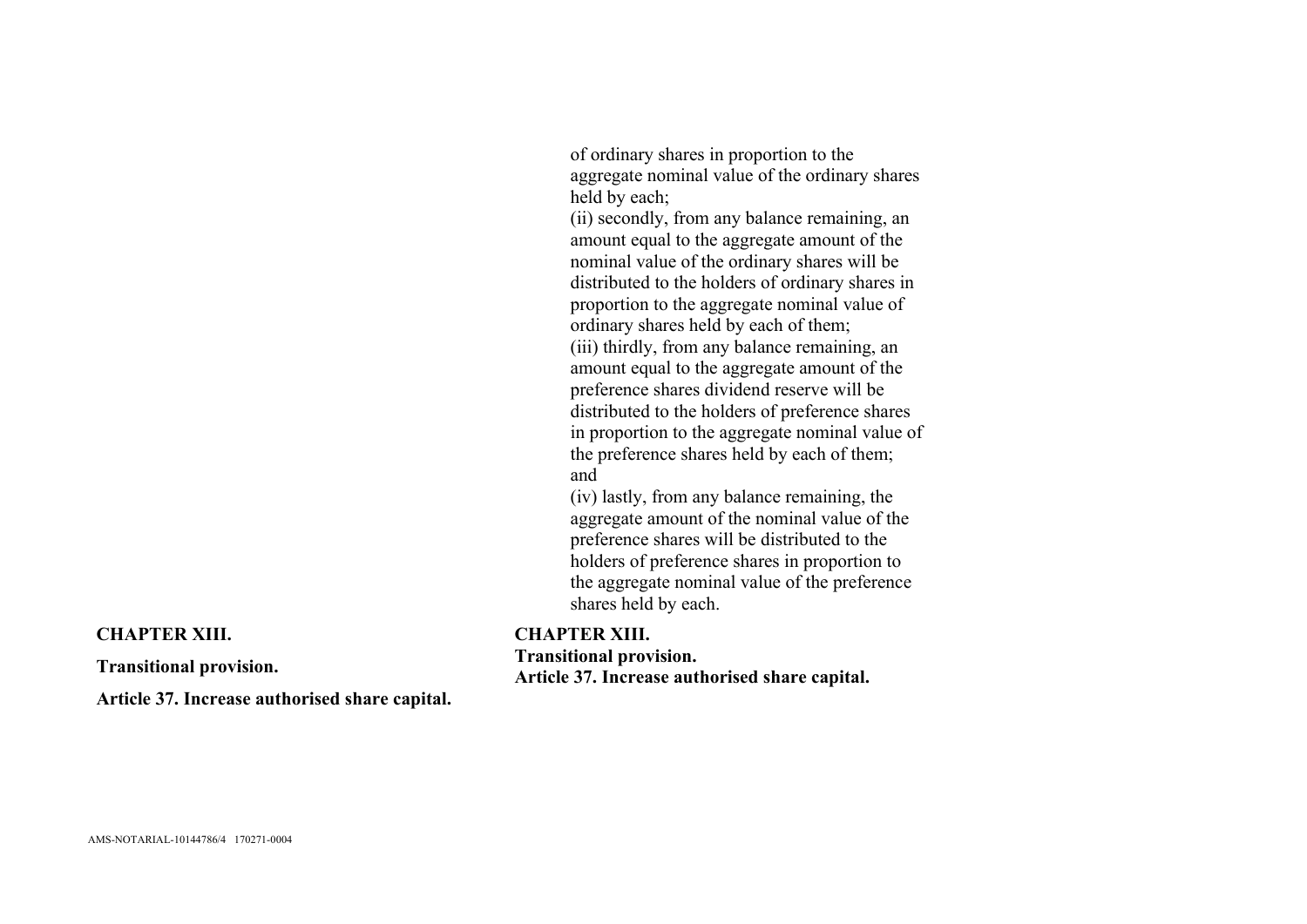As per the moment the Company's issued and paidup share capital amounts to two million euro  $(E 2,000,000)$  comprised of two million  $(2,000,000)$ ordinary shares, each share having a nominal value of one euro ( $\in$  1.00), paragraphs 1 and 2 of article 4 of these articles of association shall be deemed to have been amended and shall read as follows:

- "1. The authorised capital of the company amounts to three million euro ( $\epsilon$  3,000,000).
- 2. The capital is divided into three million (3,000,000) ordinary shares, numbered consecutively from 1 onwards, each share with a nominal value of one euro ( $\epsilon$  1.00)."

As per that moment, this Chapter XIII concerning the transitional provision shall terminate and disappear.

- 1. If and as per the moment the Company's issued and paid-up preference share capital amounts to one million two hundred fifty thousand euro  $(E 1, 250, 000)$ , comprised of one million two hundred fifty thousand (1,250,000) preference shares, each share having a nominal value of one euro ( $\in$  1.00), paragraphs 1 and 2 of article 4 of these articles of association shall be deemed to have been amended and shall read as follows:
	- "1. The authorised capital of the company amounts to eleven million euro  $(E 11,000,000)$ .
	- 2. The capital is divided into:
		- (i) six million  $(6,750,000)$  ordinary shares, numbered consecutively from 1 onwards, each share with a nominal value of one euro  $(E 1.00)$ ; and
		- $(iii)$  four million  $(4.250,000)$ preference shares, numbered consecutively from 1 onwards, each share with a nominal value of one euro ( $\in$  1.00)"
- 2. If and as per the moment the Company's issued and paid-up ordinary share capital amounts to

*Similarly, it is noted that the text in the first column concerns the text as it will read at the time of amendment. Reference is made to the extraordinary general meeting of 16 May 2022 and the proposal approved at that meeting to partially amend the articles of association to implement a share consolidation. This amendment will only be effect after the implementation of the share consolidation. Dutch law limits the size of a public company's authorized share to a maximum of five times the issued share capital. To facilitate further capital increases to support the Company's continuous need for equity investors by current and new investors without having to convoke a(n extraordinary) general meeting of shareholders to amend the articles of association and increase the authorized share capital, this transitional provision automatically increases the authorized share capital once the*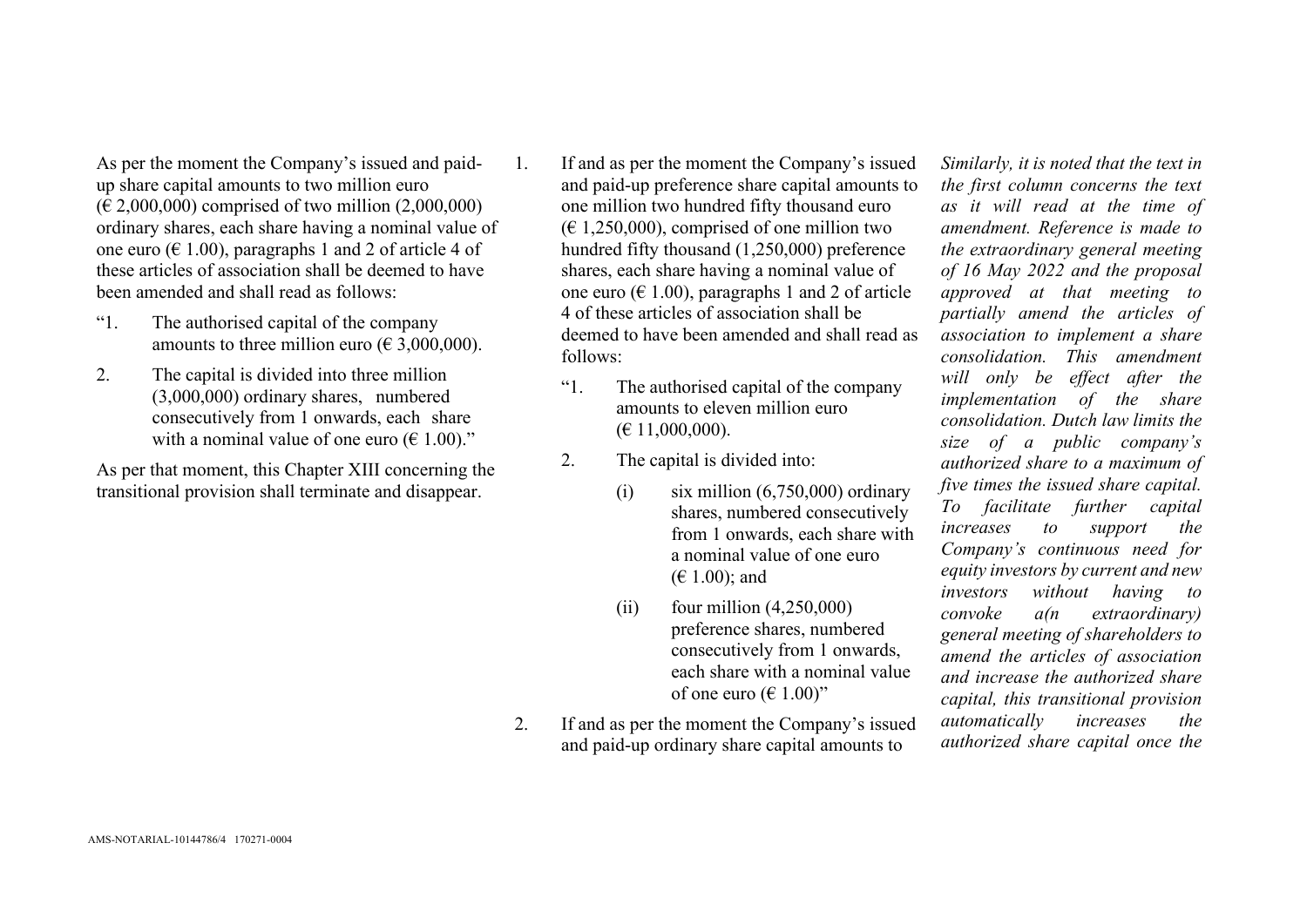three million two hundred fifty thousand euro  $(\text{\textsterling } 3,250,000)$ , comprised of three million two hundred fifty thousand (3,250,000) ordinary shares, each share having a nominal value of one euro ( $\in$  1.00), paragraphs 1 and 2 of article 4 of these articles of association shall be deemed to have been amended and shall read as follows:

- "1. The authorised capital of the company amounts to sixteen million euro  $(E 16,000,000)$ .
- 2. The capital is divided into:
	- (i) eleven million five hundred thousand (11,500,000) ordinary shares, numbered consecutively from 1 onwards, each share with a nominal value of one euro  $(E 1.00)$ ; and
	- (ii) four million five hundred thousand (4,500,000) preference shares, numbered consecutively from 1 onwards, each share with a nominal value of one euro  $(E 1.00)$ ."
- 3. As per the moment, the provisions of paragraph 2 above take effect, this Chapter XIII

*Company's issued and paid up preference share capital reaches 1,250,000 euro and/or whatever comes first the Company's issued and paid up ordinary share capital reaches 3,250,000 euro. Once the authorized share capital is increased the Company would again have room for additional issuance of new shares. For clarity, if transitional provision 1 is triggered first, transitional provision 2 may be applied afterwards. However, if transitional provision 2 is triggered first, transitional provision 1 will no longer be applied.*